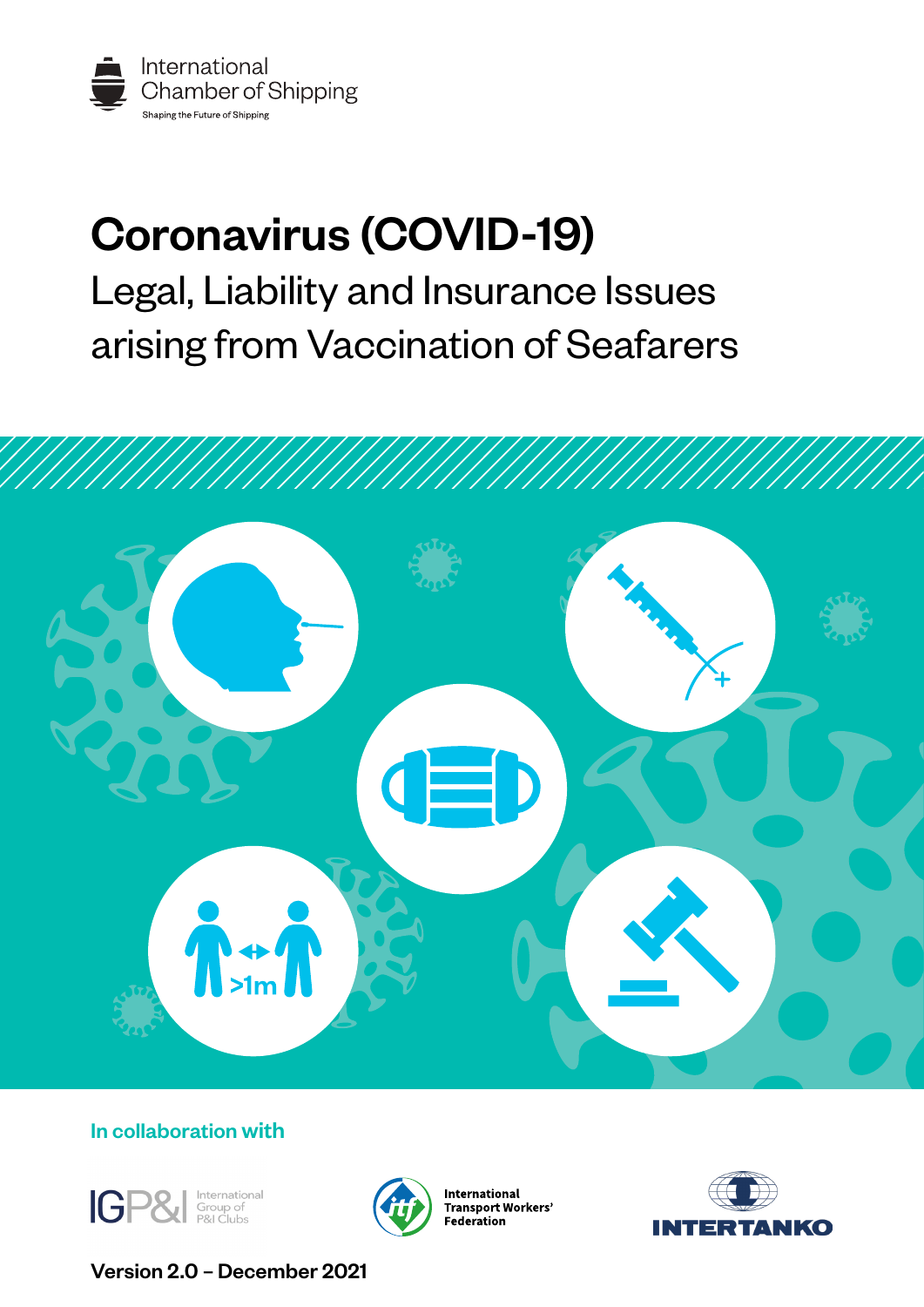#### **Coronavirus (COVID-19): Legal, Liability and Insurance Issues arising from Vaccination of Seafarers**

Published by Marisec Publications Walsingham House, 35 Seething Lane, London, EC3N 4AH Version 2.0 – December 2021 Tel: +44 20 7090 1460 Email: [publications@ics-shipping.org](mailto:publications%40ics-shipping.org?subject=) Web: [www.ics-shipping.org](http://www.ics-shipping.org)

#### © International Chamber of Shipping 2021

While the advice given in this Guidance has been developed using the best information available, it is intended purely as guidance to be used at the user's own risk. No responsibility is accepted by Marisec Publications or by the International Chamber of Shipping or by any person, firm, corporation or organisation who or which has been in any way concerned with the furnishing of information or data, the compilation, publication or any translation, supply or sale of this Guidance for the accuracy of any information or advice given herein or for any omission herefrom or from any consequences whatsoever resulting directly or indirectly from compliance with or adoption of guidance contained therein even if caused by a failure to exercise reasonable care.

The International Chamber of Shipping (ICS) is the global trade association representing national shipowners' associations from Asia, the Americas and Europe and more than 80% of the world merchant fleet.

Established in 1921, ICS is concerned with all aspects of maritime affairs particularly maritime safety, environmental protection, maritime law and employment affairs.

ICS enjoys consultative status with the UN International Maritime Organization (IMO) and International Labour Organization (ILO).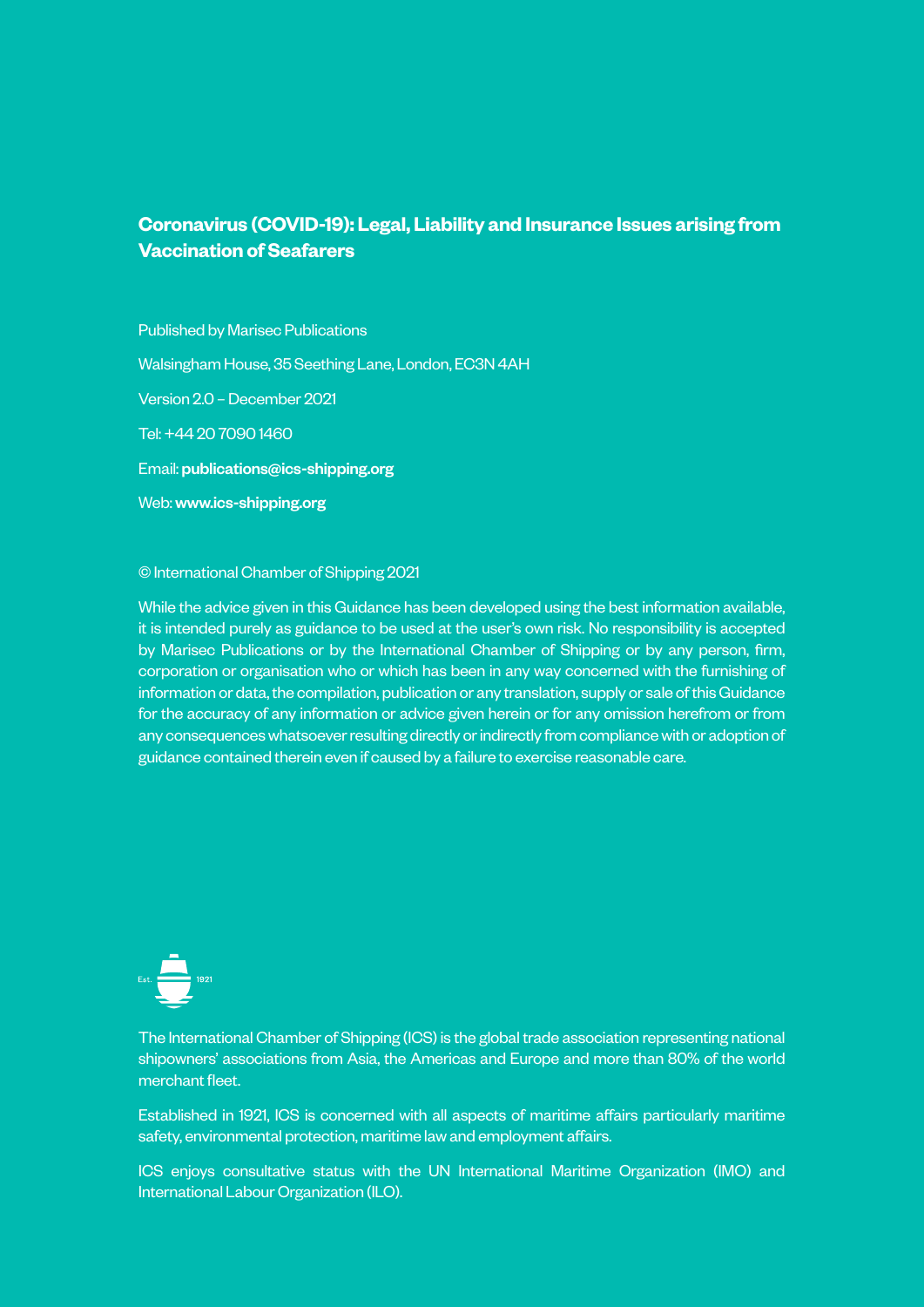## **Contents**

|            | <b>Introduction</b>                                                | 4  |
|------------|--------------------------------------------------------------------|----|
| $\bf{2}^-$ | <b>Maritime Labour Convention, 2006, as amended</b><br>(MLC, 2006) | 5  |
| 3.         | <b>Frequently Asked Questions</b>                                  |    |
| 4          | <b>Other Considerations for Discussion</b>                         | 15 |

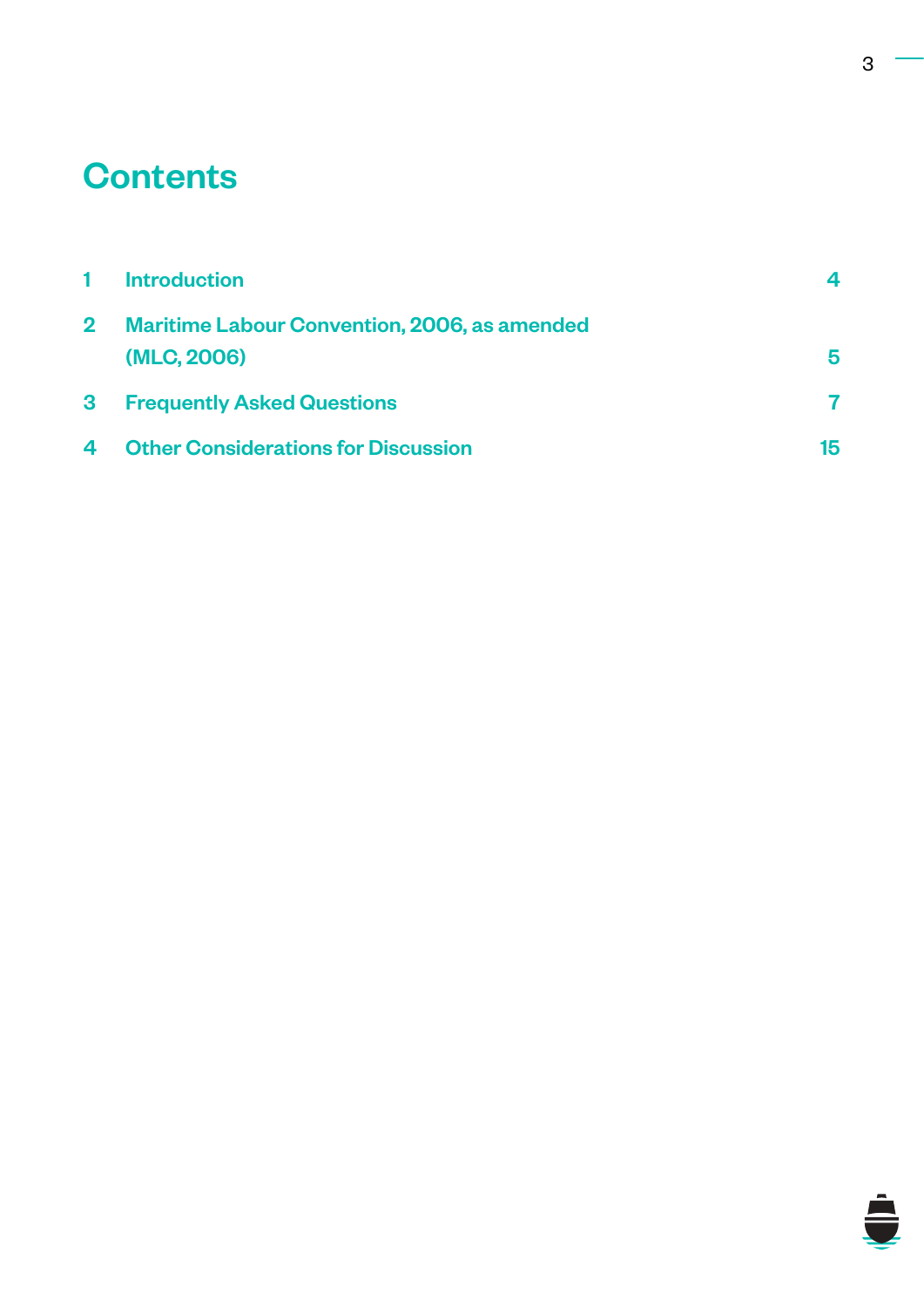## <span id="page-3-0"></span>1 Introduction

This Guidance addresses legal, liability and insurance issues that could potentially arise for shipowners from or in connection with vaccinations of crew for coronavirus (COVID-19). It considers questions that have been raised by members such as: whether and under what conditions a shipowner can require crew to have vaccination, what vaccines may be safely given and what might be the potential liabilities for shipowners in requiring crew vaccinations. It provides guidance on best employment practice to protect against such liabilities and information on insurance cover for such liabilities under the shipowner's standard Protection and Indemnity (P&I) insurance.

This Guidance forms part of the ICS COVID-19 industry guidance, which can be found at: [www.ics](https://www.ics-shipping.org/supporting-shipping/covid)[shipping.org/supporting-shipping/covid](https://www.ics-shipping.org/supporting-shipping/covid)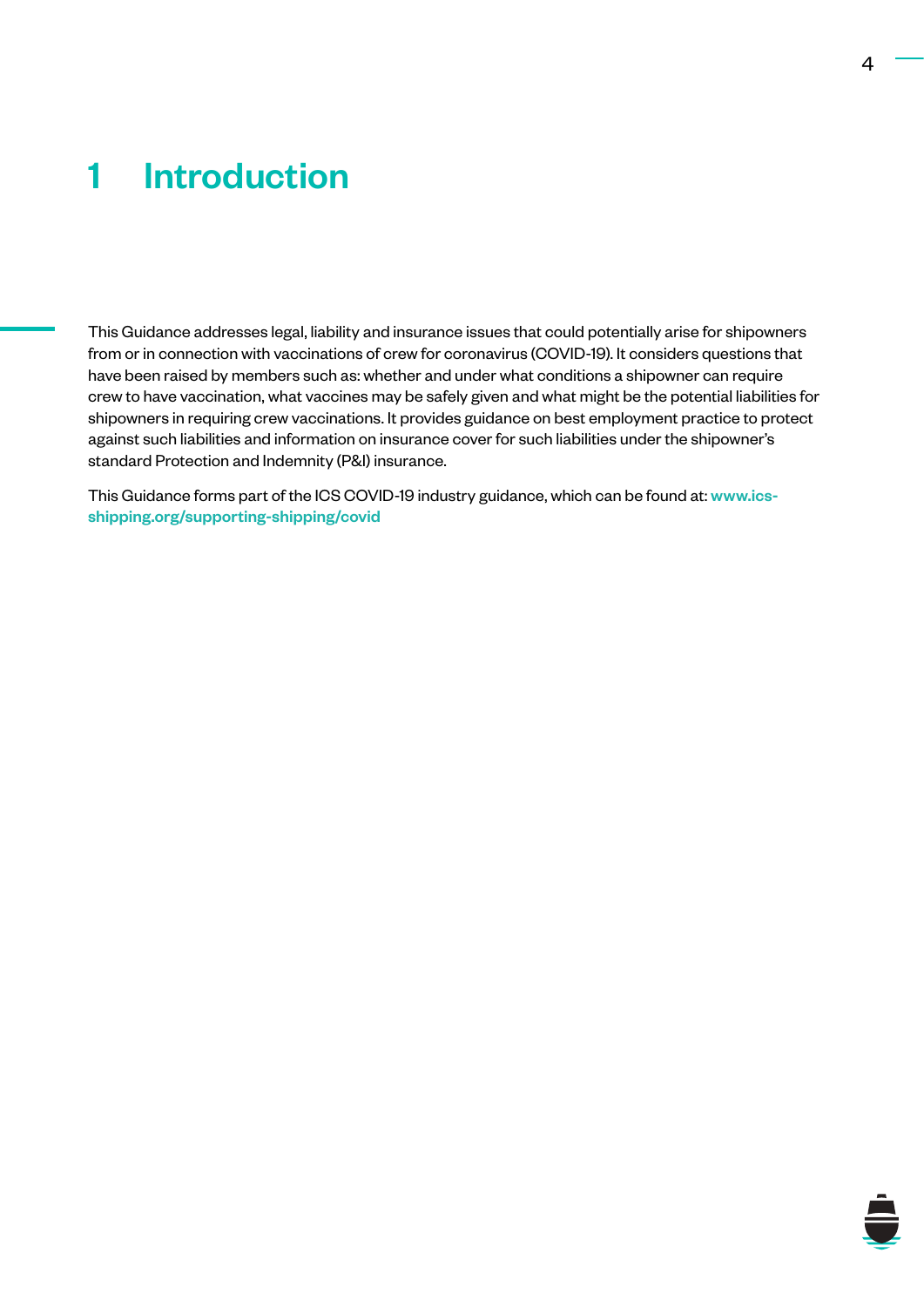# <span id="page-4-0"></span>2 Maritime Labour Convention, 2006, as amended (MLC, 2006)

The starting point for analysis is the Maritime Labour Convention, 2006 (MLC, 2006), which provides for minimum standards and rights of seafarers and which has been ratified by and implemented in over 100 countries.

Article 4 of the MLC includes minimum requirements on shipowners to provide access to medical care on board ship and ashore. MLC does *not* include provisions for vaccinations/immunisations.

As there are no express provisions in the MLC regarding vaccinations, it is necessary to turn to national law, either of the flag State which may regulate this (and which may govern also the seafarer's contract of employment) or the law of the seafarer's country. It is not feasible to conduct a review of the laws of all states but some general principles can be drawn (based on English law as a focus).

#### 2.1 General Principles

#### 2.1.1. Employers' duty of care and obligation to reduce risks in the workplace

Under established law, employers have a duty of care to protect their employees. Supplementing this general legal obligation, UK statutory law places an obligation on employers to take reasonable steps to reduce any workplace risks (the Health and Safety at Work Act 1974); in the context of COVID-19, this obligation would justify employers encouraging employees to be vaccinated to protect themselves and everyone else at the workplace. This encouragement can be given by providing employees with reliable information and guidance.

The UK government has issued such guidance for healthcare workers and which could form a template for other workplaces, see: [www.gov.uk/government/publications/](https://www.gov.uk/government/publications/covid-19-vaccination-guide-for-older-adults) [covid-19-vaccination-guide-for-older-adults](https://www.gov.uk/government/publications/covid-19-vaccination-guide-for-older-adults)

#### 2.1.2. Informed and voluntary consent to the vaccination

Vaccination requires an individual's informed and voluntary consent. If an employee refuses vaccination, employers should consider the reasons given carefully. Each case will need to be considered on its own facts and an individual response made accordingly. Depending on the particular circumstances, this response could entail implementing alternative solutions to protect the refusing employee and others in the workplace. This could include the use of personal protective equipment (PPE), additional social distancing measures and changing the employee's work duties to reduce contact with other employees. Ultimately, however if the employee's presence in the workplace is deemed to pose a threat to the health and safety of the wider workforce, employers may consider not allowing unvaccinated employees to work. This decision

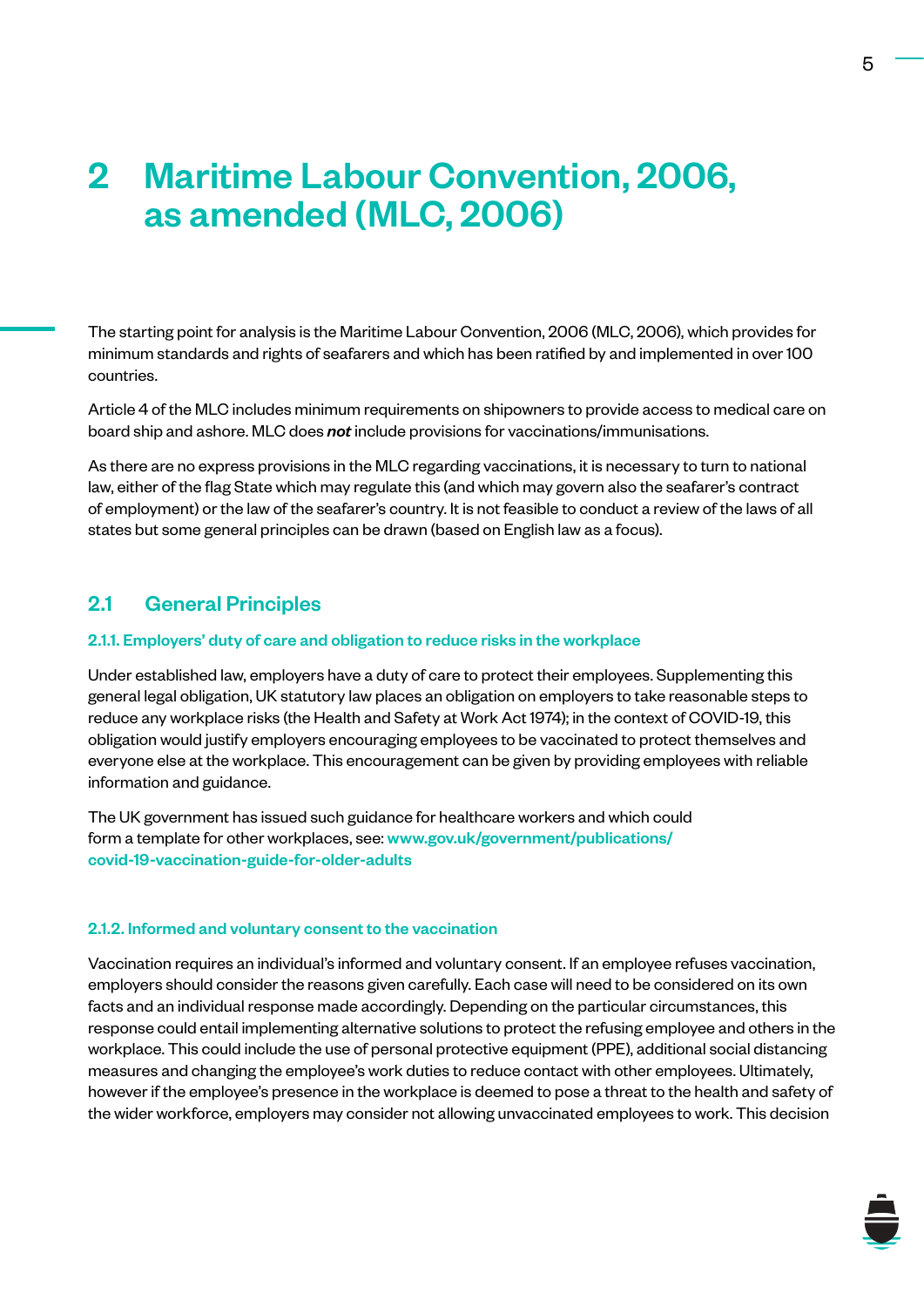should always be made carefully and preferably, with legal advice as to what actions might legitimately 6 be taken to protect the safety of the workplace and to also protect the unvaccinated employee's rights of employment.

#### 2.1.3. Data protection and privacy

All information about an employee's health, including whether an employee has received a vaccine will constitute special category data under data protection laws such as the General Data Protection Regulation (EU) 2016/679 (EU GDPR) and the UK General Data Protection Regulation (UK GDPR) tailored by the Data Protection Act 2018 (DPA 2018).

Employers who choose to collect and keep (process) records of vaccinations should therefore do so in accordance with all such applicable laws. The UK data protection legislation and the EU GDPR, for example, prohibit processing of special category data unless it is necessary and proportionate. Such processing could be justified on the basis that it is necessary to comply with the employment contract, or other employment law requirements including, the employer's health and safety or occupational health duties and for reasons of public interest in health.

All data relating to an employee's health must be kept securely and should not be retained any longer than is necessary to perform duties as an employer. Such data should not be disclosed to third parties unless the employer is legally obliged to do so.

Employers should have a privacy policy for employee information and should carry out a data risk assessment covering the processing of special category data to ensure compliance with key data protection principles. Important data protection principles include: ensuring data processing is transparent, that it is secure and that it is kept to the minimum necessary. Employers should consider and document the risk to employees and any alternatives to obtaining and processing the data. Employee Privacy Policies should be regularly reviewed and updated.

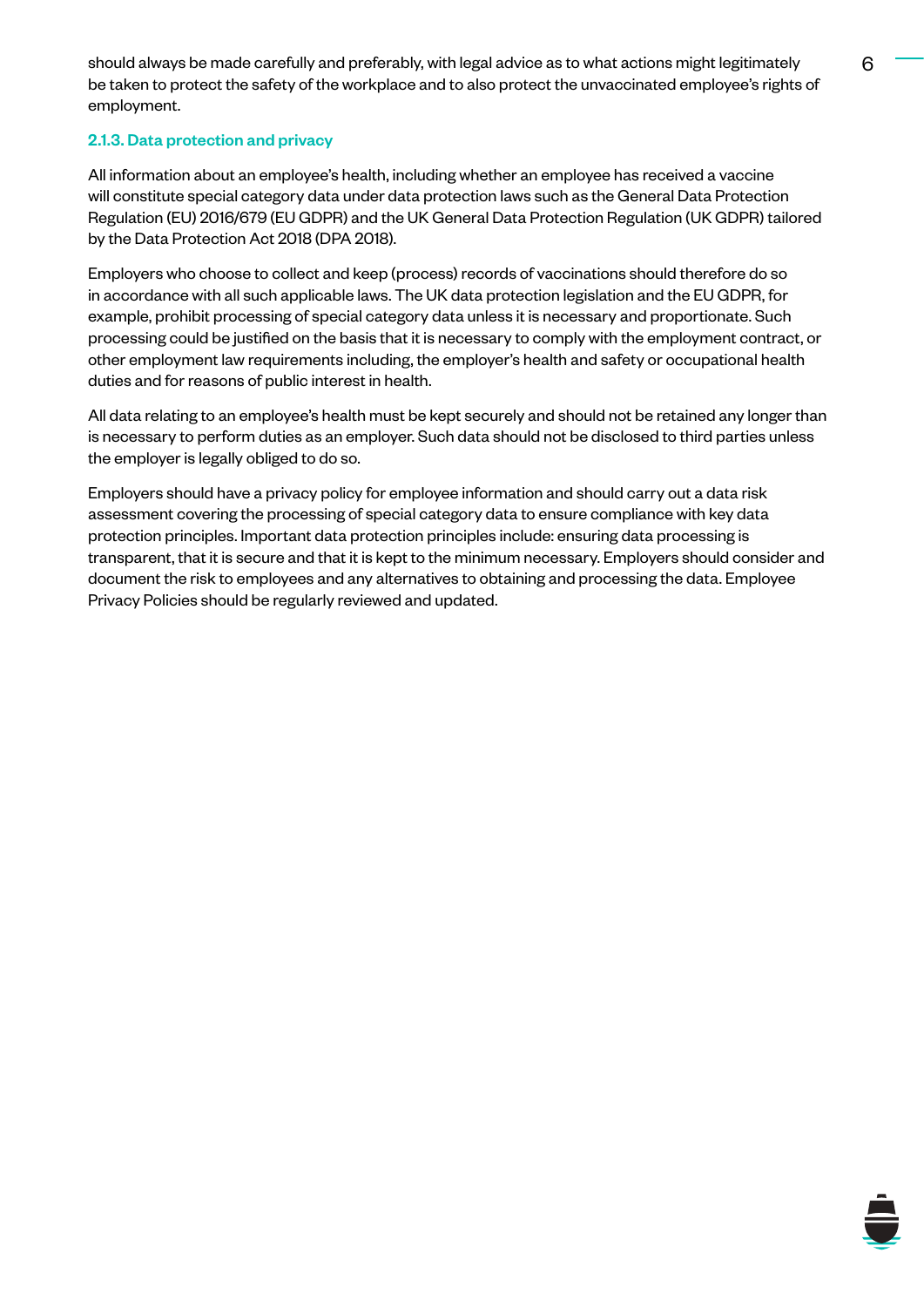## <span id="page-6-0"></span>3 Frequently Asked Questions

#### 3.1 Safety and Liability Issues

#### 3.1.1 Can a shipowner require/mandate seafarers to get a COVID-19 vaccine?

For the reasons already noted in section 1.1.2 above, under UK law, an employer cannot compel an employee to be vaccinated (or indeed to take any form of medication) if they do not wish to be so (as this raises issues of intrusion on an employee's body and breach of their human rights on medical intervention under UK law and the European Convention on Human Rights). The same would apply for the COVID-19 vaccine.

The UK government has indicated that the government does not plan to make the vaccine mandatory. Other countries may take a different approach and mandate certain vaccines to be compulsory (or demand proof of vaccination as a border or visa requirement). Overall, though in view of the international nature of the typical crew list, it would be prudent to proceed on the basis that a seafarer cannot be compelled to get the vaccine but instead employers should encourage seafarers to do so for the reasons stated above.

Notwithstanding the above, shipowners have addressed issues of vaccinations for crew members for certain specified types of illness even before COVID-19 outbreak. This has been done through the contractual route, by making it a condition of the employment contract with the seafarer to have certain vaccines which are required in countries to which the ship might sail. This has been regarded as legitimate and leaves the seafarer the right to decide whether he wishes to accept the employment on these terms – see more below.

#### 3.1.2. Can a shipowner amend/vary existing contracts of employment to require the seafarer to get a vaccine as a condition of employment?

It is unlikely that an employer could reasonably amend an ongoing employment contract to make it a requirement that an employee be vaccinated if this is against the employee's wishes. However, there are some sectors and job roles where employers might be able to argue that the person in that post needs to be vaccinated for health and safety reasons e.g. because social distancing is not possible (with or without PPE). Such a requirement would be in compliance with the employer's duty of care to the workforce to provide a safe work environment. For example, this would particularly apply to those working in healthcare settings. In some limited circumstances, employees could in fact be dismissed for refusing the vaccination if it means they will present a threat to themselves, patients or service users.

However, this position is not universal and it is questionable whether working on board ships would be regarded the same as a healthcare setting. Therefore we would advise shipowners to be circumspect about requiring seafarers to be vaccinated while under a current contract if they do not wish to be. Instead, shipowners could encourage their seafarers to get vaccinated by ensuring they are provided with reliable information about the vaccine to enable them to make an informed choice. If they nevertheless refuse, and especially if that refusal is on religious or medical grounds, the shipowner needs to take care not to proceed in a way which is discriminatory or unfair to the seafarer.

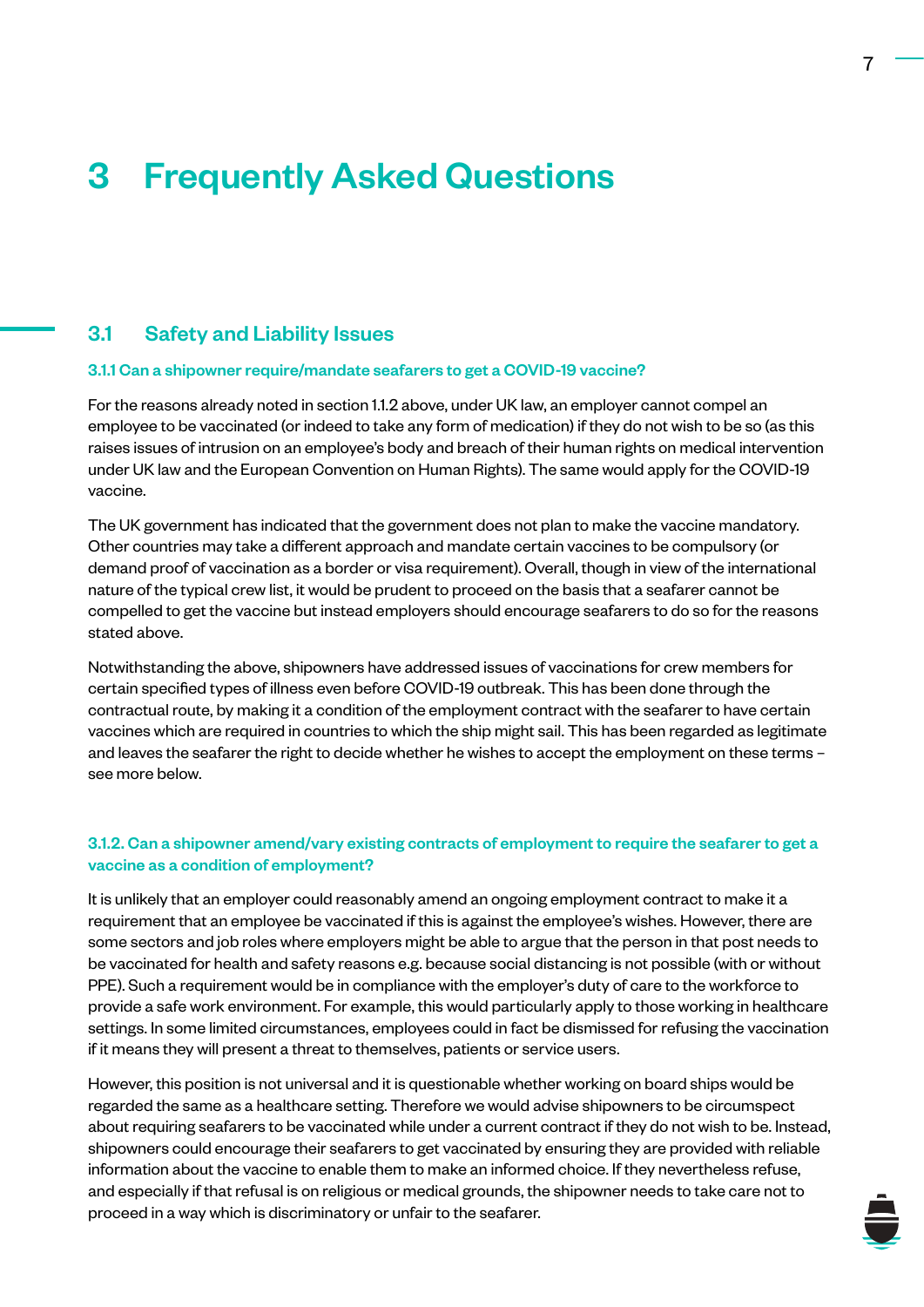It may be reasonable for the shipowner to implement working procedures to accommodate the 8 unvaccinated and protect other crew members. Such measures might include providing for alternative duties, separate accommodation (where it is reasonably possible) and providing appropriate protective equipment. If such accommodations are not possible, or the vessel is unable to operate safely, it may be open to the shipowner to remove an unvaccinated individual from the vessel, provided all contractual and other legal obligations to the individual are met.

In making these decisions, the shipowner must have regard to the circumstances of the particular ship and the primary obligation to ensure the health and safety of all on board and the safe operation of the ship.

#### 3.1.3 Can a COVID-19 vaccination be made mandatory for seafarers as a contractual condition in a new contract of employment?

As stated above, contractual conditions of employment commonly and legitimately include clauses in the employment contract with the seafarer that make acceptance of 'necessary' vaccines for the countries their ship might enter as a condition of employment for seafarers.

#### For example:

#### 5.3 Health Declaration

- a) You are required to complete a Health Declaration, normally onboard, prior to commencing a new TD.
- b) You must declare in the Health Declaration all medication you are taking, whether it is prescribed by your doctor or not (e.g. over the counter medication).

#### 5.4 Vaccinations

- a) It is a condition of employment that you have any know necessary vaccinations for the countries which your ship might enter.
- b) Vaccination requirements of the countries which the Shipowner's fleet enters are constantly being monitored. The Company/Shipowner will aim to advise you of vaccination requirements prior to joining a ship, but this is not always possible. You may be required to have further vaccinations during a TD.
- c) It is your responsibility to bring all original International Certificates of Vaccination with you to the ship and have these available for inspection as required.
- d) The Company will cover the cost of any vaccinations or medical precautions specifically required by the Company/Shipowner. Any other costs, for example for additional investigations are your responsibility; also any travel, accommodation or subsistence which might be incurred.

#### 5.5 Medical Care

- a) Emergency and routine medical care will be provided to you at no cost to you when you have left your country of residence and are in transit to the ship and during a Tour of Duty.
- b) If you become ill before you leave your home country the Company is not responsible for the cost of medical care.

#### 5.5.1 Medical Care On Board

a) The cost of medical treatment recommended by the ship's doctor and related costs incurred during a tour of duty will be me by the Company. This not include dental or optical treatment of a non-essential nature unless caused by an accident or injury in the course of employment.

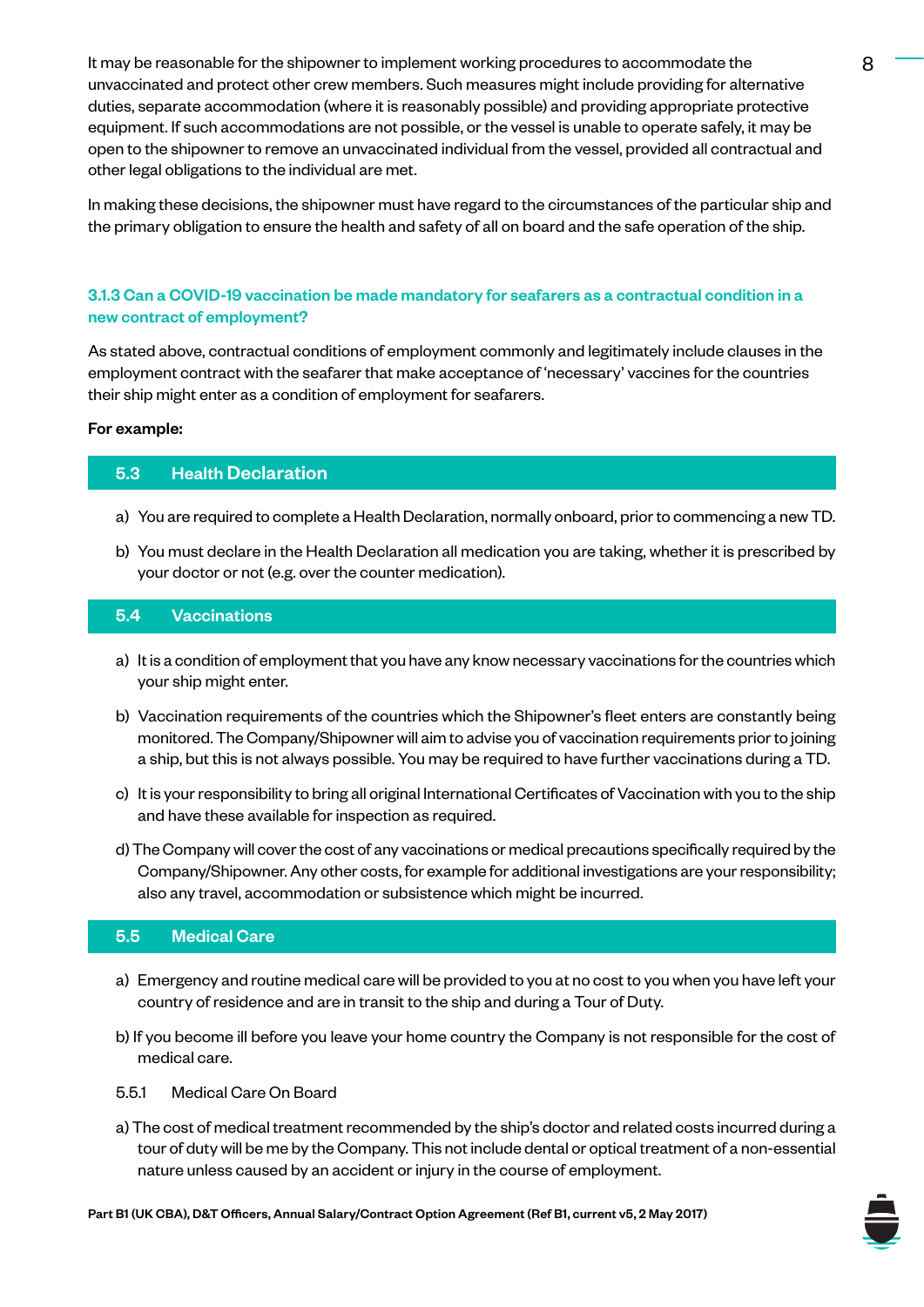In practice, companies seem to be quite careful about when a vaccine is deemed 'necessary' and 9 immunisation requirements depend on where the seafarer is serving and their duties on board. The main vaccines required seem to be based on whether the port States to be visited have an active requirement for presentation of an International Certificate of Vaccination, for example for yellow fever; or for cholera or polio where there is an active outbreak. In other cases vaccination seems to be strongly advised or recommended rather than required, even where active illness could lead to a seafarer being determined unfit for duty (for example hepatitis A/B).

#### See also: [www.ukpandi.com/news-and-resources/bulletins/2017/the-best-defence-is-a-good-offence](https://www.ukpandi.com/news-and-resources/bulletins/2017/the-best-defence-is-a-good-offence---why-vaccinations-matter/) [---why-vaccinations-matter](https://www.ukpandi.com/news-and-resources/bulletins/2017/the-best-defence-is-a-good-offence---why-vaccinations-matter/)

In the present circumstances of a global pandemic of a highly contagious virus and where a COVID-19 vaccination will protect both the seafarer and people coming into contact with them, it is likely that it will be required by most if not all States and therefore it would reasonably be considered to be a 'necessary' vaccination (we are already receiving reports of States beginning to require proof of COVID-19 vaccination for transport workers or for travellers).

So, for an existing contract that has a similar requirement on the seafarer to have 'any known necessary vaccinations' a seafarer could reasonably be required to get the COVID-19 vaccination when it is offered/ made available. For new contracts, again, the COVID-19 vaccine would fall within the same (or similar) provision or the employer could reasonably include it specifically as a term of the new employment contract although it would be prudent to discuss this with any new applicants.

In all cases, vaccination requires an individual's informed and voluntary consent and cannot be forced. Accordingly, even in cases where there is a contractual requirement to have the vaccine an employee may refuse vaccination.

Employees may refuse vaccines for many reasons (for example, concerns about health and safety for them personally, or on religious grounds or concerns about the safety of the vaccine itself or from a more general anti-vaccination belief). Whatever reason an employee has for refusing to be vaccinated, employers must consider each case individually. It should be noted that some reasons given for refusing a vaccine could attract protection under the Equality Act 2010 and any employer considering potential proceedings for breach of contract should seek specific legal advice to make sure that any action is legitimate.

#### 3.1.4 Which vaccine?

There are more than 50 vaccines each at a different stage of testing and approval as approval requirements vary by country. As yet there are no universally approved COVID-19 vaccines.

The safest option for shipowners, if they have contractual provisions requiring vaccination, is to include a provision in the contract of employment requiring all new onboarding seafarers to be vaccinated in accordance with the vaccine approved in their home country.

If the time comes when shipowners are able to supply vaccines directly to seafarers, they should ensure that any vaccine to be used has been approved by a relevant international or relevant national regulatory authority, the home state of the seafarer or the Flag State.

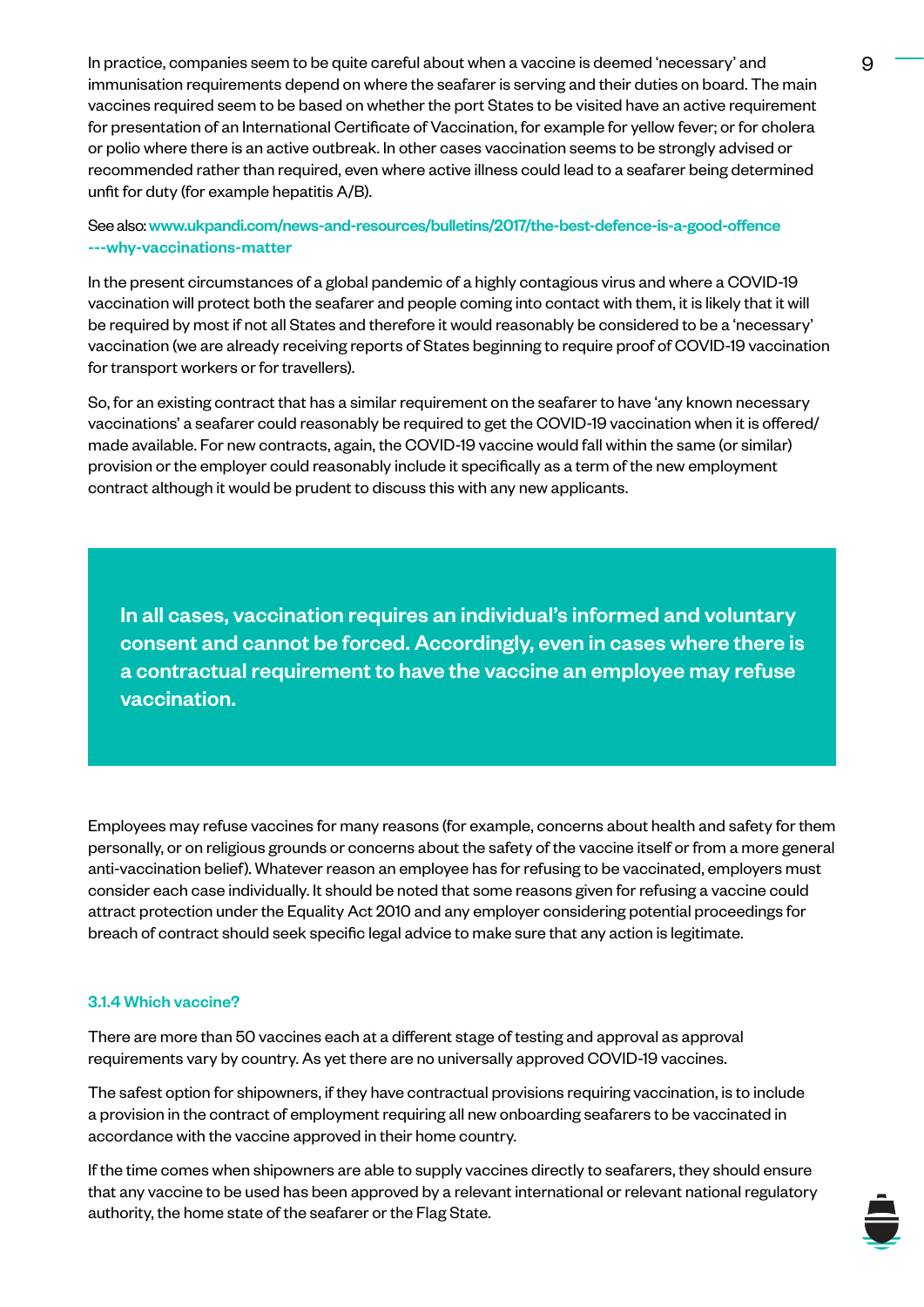NB: It is understood that with regard to the World Health Organization (WHO), it does not have a list of  $10$ 'approved' vaccines, but has a list of vaccines which are under review for Emergency Use Listing (EUL) and which contains information as to their current status with regard to evaluation for use, see: [https://](https://extranet.who.int/pqweb/sites/default/files/documents/Status_COVID_VAX_15Dec2021_0.pdf) [extranet.who.int/pqweb/sites/default/files/documents/Status\\_COVID\\_VAX\\_15Dec2021\\_0.pdf](https://extranet.who.int/pqweb/sites/default/files/documents/Status_COVID_VAX_15Dec2021_0.pdf)

Use of vaccines that are still in a testing phase is not recommended. In addition, the shipowner should complete due diligence in ensuring that the vaccination batch to be used has been acquired from a reputable company and has undergone safety checks etc. before being administered. Recent reports of fake vaccinations supplied through private markets should place shipowners on alert to ensure that the vaccinations they plan to supply are verifiably sourced.

The age and medical history of the seafarer may also be relevant as to choice of vaccine: for example, in the EU the Moderna vaccination has been authorised only for those aged 18 or over.

#### 3.1.5 Should vaccination take place on board?

Currently COVID-19 vaccines can only be accessed through national, government-run vaccination programmes. The industry is reviewing ways for seafarers to obtain authorised vaccines in the near term and this may include vaccinations to take place on board under approved conditions. See *Coronavirus (COVID-19): Guidance for Ship Operators for the Protection of the Health of Seafarers*, Version Four – section 6.4 for more information: [www.ics-shipping.org/publication/](https://www.ics-shipping.org/publication/coronavirus-covid-19-guidance-fourth-edition/) [coronavirus-covid-19-guidance-fourth-edition](https://www.ics-shipping.org/publication/coronavirus-covid-19-guidance-fourth-edition/)

#### 3.1.6 Is the shipowner liable for the costs vaccinating seafarers?

If a shipowner requires a seafarer to be vaccinated against COVID-19 or vaccination effectively becomes an occupational requirement for work at sea, then the shipowner would be liable for ensuring that a vaccine has been offered and at no cost to the seafarer. It is anticipated in this regard that a number of governments will be providing free vaccinations for their citizens.

#### 3.1.7 Is the shipowner liable for the consequences of vaccinating seafarers, including any side effects?

The Maritime Labour Convention (2006) mandates that seafarers shall have access to medical treatment (Article IV) and that seafarers are protected from the financial consequences of sickness, injury or death occurring in connection with their employment:

#### *Regulation 4.2 – Shipowners' liability*

*Purpose: To ensure that seafarers are protected from the financial consequences of sickness, injury or death occurring in connection with their employment*

1. Each Member shall ensure that measures, in accordance with the Code, are in place on ships that fly its flag to provide seafarers employed on the ships with a right to material assistance and support from the shipowner with respect to the financial consequences of sickness, injury or death occurring while they are serving under a seafarers' employment agreement or arising from their employment under such agreement.

Accordingly, if a crew member is vaccinated during the course of their employment and subsequently falls ill due to a reaction to an approved vaccination, then the shipowner's liability for illness and/or death, under the terms of employment and any applicable Collective Bargaining Agreement (CBA), would apply as it would with any other illness.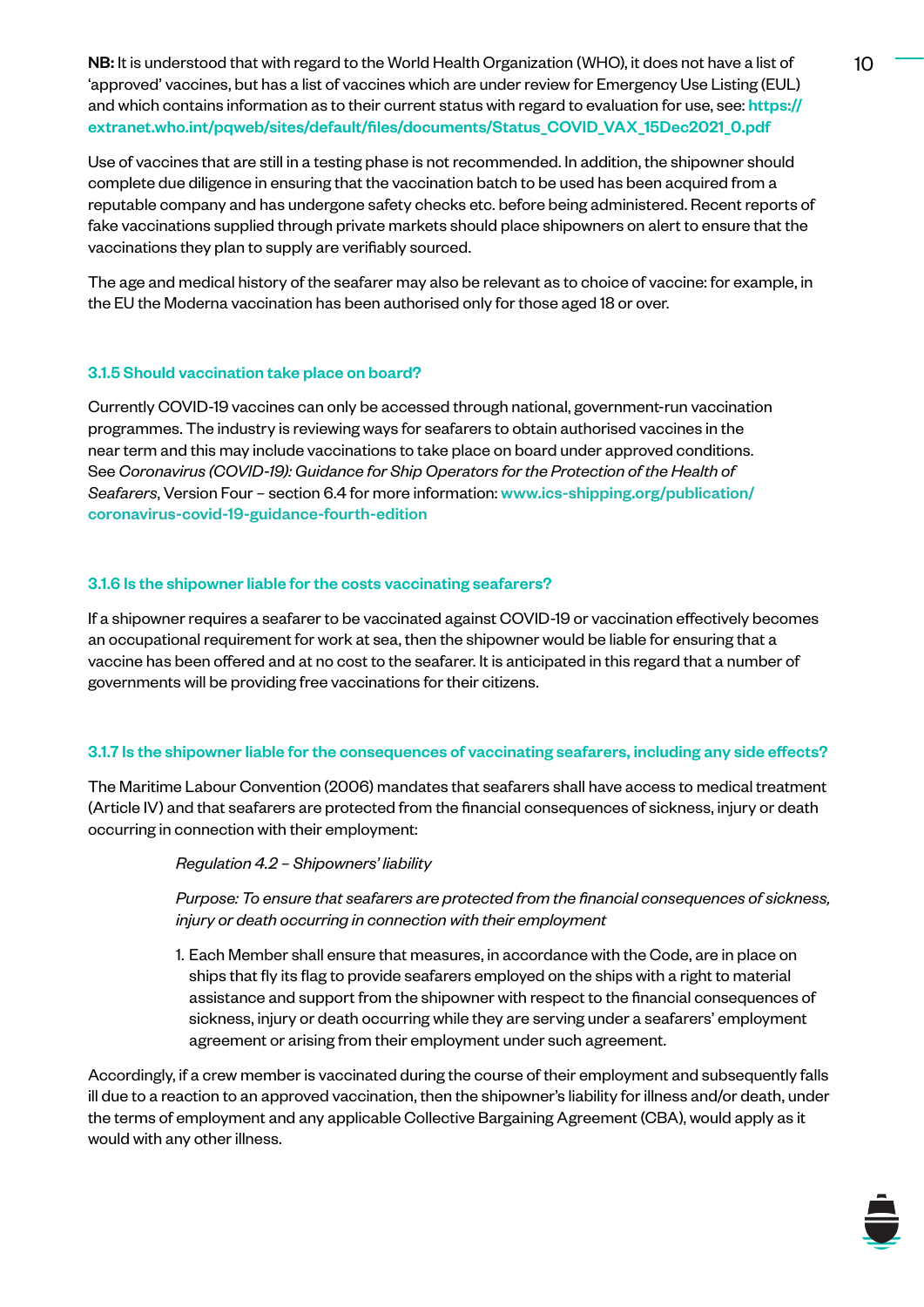#### 3.1.8 What would be the shipowner's liabilities if the vaccine were imposed by the seafarer's home 11 country?

Where the seafarer has voluntarily taken the COVID-19 vaccination because it has been offered for example by his government then the shipowner would not be liable for the cost and would not be liable for the consequences of any resulting adverse reaction or illness. If however the seafarer falls ill while travelling to/from or on board the ship, it would be treated as any other case of medical treatment being required by a serving seafarer regardless of the link to the COVID-19 vaccine

If the vaccine is mandated by the authorities in the seafarer's home country the cost of vaccination is unlikely to rest with the shipowner. Assuming that the vaccine is authorised and approved, the shipowner would respond in accordance with the seafarer's employment contract in the event of an adverse reaction or resulting illness which materialises whilst travelling to/from or on board that vessel. If a seafarer were then to fall ill due to the quality of the vaccination or a reaction thereto, liability would still follow the contract (but with a potential recourse action by the shipowner/insurer against the appropriate third party).

#### 3.1.9 What would be the shipowner's liabilities in the event that a seafarer refused vaccination and other crew members contracted COVID-19 as a result of contact with the unvaccinated seafarer?

Assuming that the shipowner has discharged their duties to inform the unvaccinated seafarer of the safety of the vaccine and subsequently implemented measures to protect the seafarer and other crew members (social distancing, PPE, separate accommodation, etc.) as far as reasonably and practicably possible, the shipowner would respond in accordance with the terms of the applicable contract of employment. This would generally include liability for medical and repatriation costs.

Since the first edition of this Guidance circulated on 23 March 2021, and with vaccinations becoming more widely available, shipping companies have raised further questions on their obligations and potential liabilities in a variety of scenarios. These scenarios include:

#### (a) New Contracts of Employment containing a requirement that the seafarer must be vaccinated.

While an increasing number of seafarer contracts include a requirement that the seafarer must be vaccinated as a condition of employment, some seafarers may not be able to obtain a vaccine in their home country or may only be partially vaccinated. In such cases, it is understood that where the seafarer consents to be vaccinated, the shipping company might agree to allow them to start employment with an understanding or expectation that they will receive a vaccine (or, if partially vaccinated already, that they will complete the vaccination course), during the period of service.

#### (b)Existing Contracts of Employment which already include a requirement on the seafarer to be vaccinated.

A seafarer may be working on board under existing contracts which require them to be vaccinated but thus far, due to the vessel's trading pattern or other reason, a vaccine has not been possible.

#### (c) Existing Contracts of Employment where there is no express condition regarding vaccination but the seafarer is agreeable to be vaccinated.

The seafarer may be working under a contract which contains no provisions as to vaccinations however the seafarer is agreeable to be vaccinated but thus far, they have been unable to access a vaccine.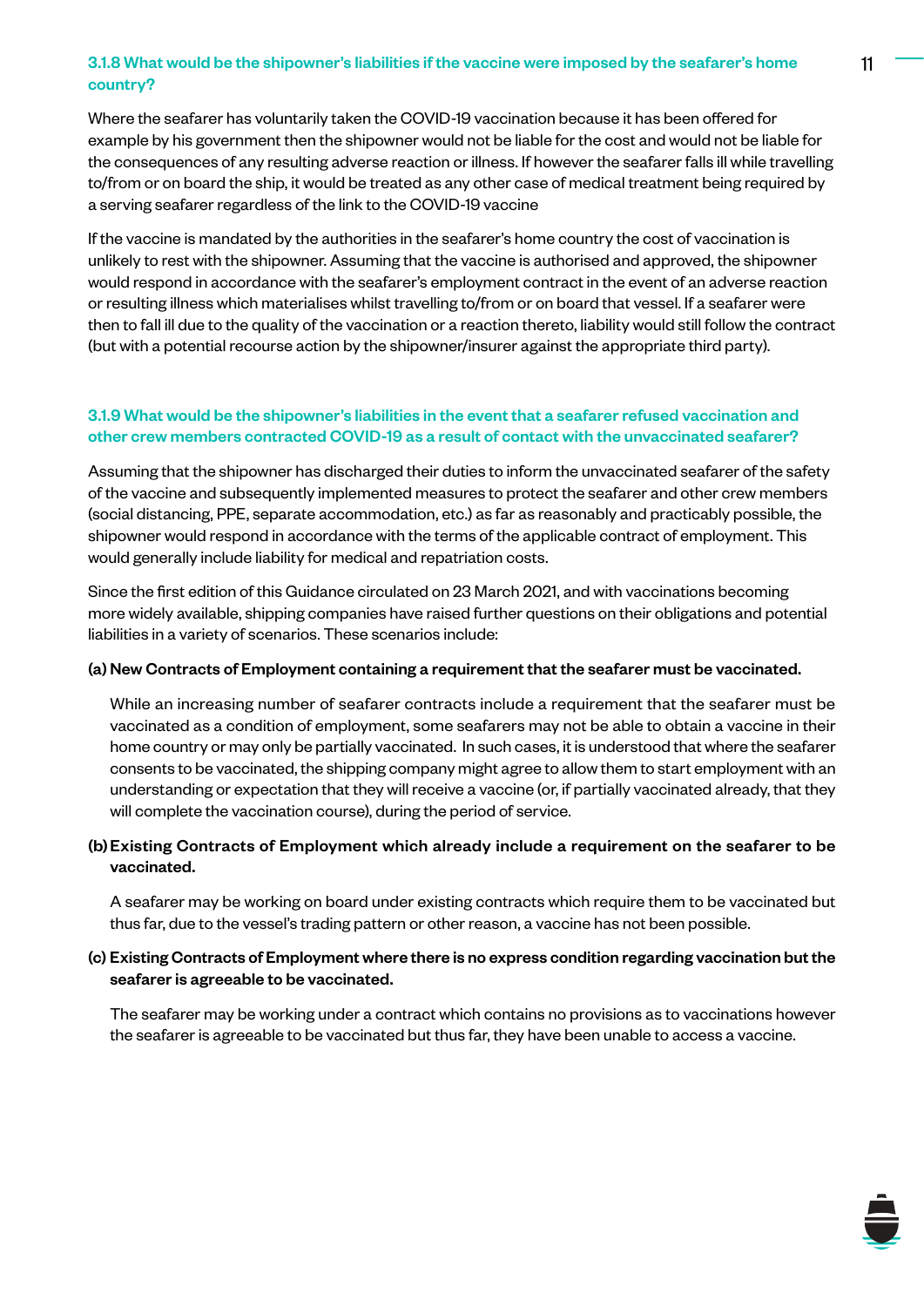As a preliminary point, in order to discharge the duty of care and the obligation to provide a safe workplace in each of these scenarios, the shipowner should undertake a full and proper risk assessment and be satisfied that unvaccinated or partially vaccinated crew members on board do not compromise the safety of those seafarers, nor the safety of the rest of the crew and the safety of ship operations generally.

#### 3.1.10 What are the shipowners' obligations and liabilities in the scenarios listed in section 3.1.9?

#### 1. Are shipowners obliged to provide vaccinations to the seafarer?

Absent any provision in the contract of employment, there is no obligation on shipowners to provide, arrange or facilitate vaccinations for seafarers during the period of their service. However, if a shipowner does agree to arrange or facilitate vaccinations (whether this is a first, second or booster dose), in order to avoid this being regarded as a term of the contract and that there is thereby an obligation on the shipowner to so arrange/facilitate vaccines, it would be highly prudent to expressly exclude such an interpretation. This could be achieved by a clear statement in the contract to the effect that *there is no obligation on the shipowner to arrange or provide or facilitate vaccinations although they may do so to the extent this is feasible or possible in accordance with applicable national laws and regulations and without any obligation or liability attaching to the shipowner.* A clear statement of this type will also help to manage expectations with regard to vaccines.

- . If a shipowner is in a position to assist with arranging or facilitating vaccinations, any such vaccine should be provided free of charge to the seafarer where this is arranged during the period of employment (in accordance with MLC Reg 4.2 and ILO Guidance that vaccinations constitute "medical care" under MLC Reg 4.2).
- 2. What are the obligations and liabilities for shipowners if they have helped to arrange/facilitate the first dose while the seafarer is in the service of the shipping company but are unable to arrange the second or booster dose and the seafarer's period of service ends?

As in the previous question, there is no legal obligation on the shipowner to provide, arrange or facilitate a vaccine (whether the first, second or booster dose).

A shipowner who wishes to support seafarers returning home at the end of their period of service who remain unvaccinated (or partially vaccinated) and they are unable to receive a vaccine on their return to their home country, may be prepared to accept those seafarers back on board their vessels under a contract of employment that contains an obligation on the seafarer to be vaccinated and on the understanding that the seafarer will receive a vaccine when it is possible. It is recommended that in these cases, the shipowner should first obtain the seafarers' *written* confirmation that they are willing to receive an appropriate vaccination if and when this is available at a suitable time during their next contractual period. In all such cases, it is recommended that the contract expressly excludes any obligation on the shipowner to provide, arrange or facilitate vaccines as advised in the answer to the previous question. In addition, where shipowners are willing to support unvaccinated seafarers serving on board their vessels, they should do so only after undertaking a rigorous risk assessment as previously recommended.

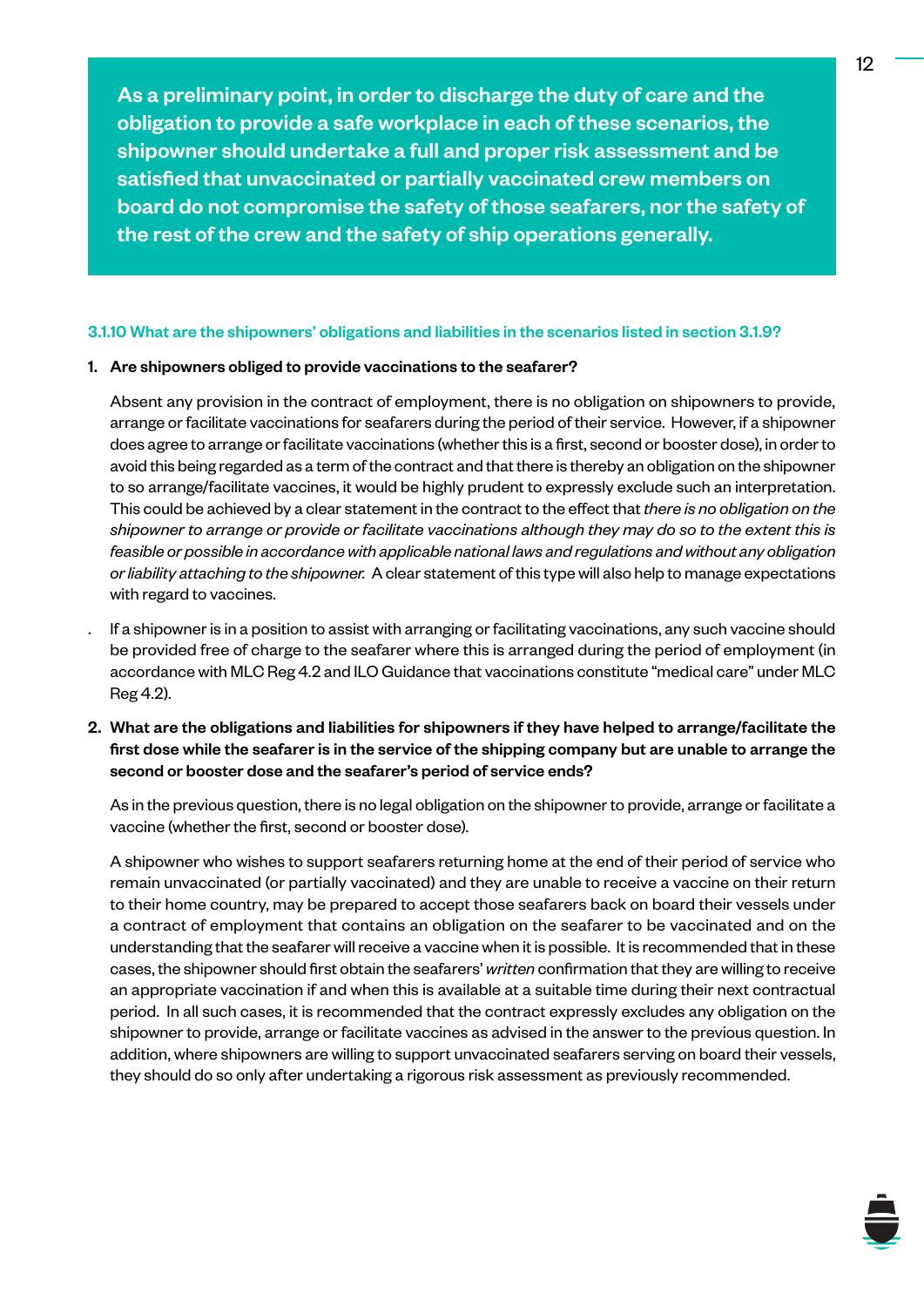#### 3. Should vaccinations take place on board where this is possible? 13

In recent months, instances have arisen where vaccinations have been undertaken on board. This is addressed in more detail in paragraph 3.1.5 on page 10 of this guidance. See *Coronavirus (COVID-19): Guidance for Ship Operators for the Protection of the Health of Seafarers*, Version Four for information on when and in what circumstances vaccinations can be provided on board ship: [www.ics-shipping.org/](https://www.ics-shipping.org/publication/coronavirus-covid-19-guidance-fourth-edition/) [publication/coronavirus-covid-19-guidance-fourth-edition](https://www.ics-shipping.org/publication/coronavirus-covid-19-guidance-fourth-edition/)

P&I insurance coverage is available for such vaccinations provided these are undertaken in compliance with the regulatory regime of the country where the vaccinations are provided/undertaken.

#### 4. Are there any implications for IG P&I Club cover if the vaccine used is *not* authorised for emergency use by the World Health Organization (WHO)?

Reference is made in section 3.1. of this document on page 7 to the advice that WHO does not have a list of "approved" vaccines, but has a list of vaccines which are under review for Emergency USE Listing (EUL) and which contains information as to their current status with regard to evaluation for use. It is for each country to decide which of the vaccines are authorised for use in that country.

As to the P&I club's position regarding insurance cover for shipowners' liability for illness and death of seafarers, see section 3.2.1 on page 14 for more information. See also the document produced by the IG P&I Clubs, *Vaccination of Seafarers - Frequently Asked Questions (FAQ's) relating to P&I Club Cover*: [https://](https://static.mycoracle.com/igpi_website/media/adminfiles/IG_PI_Vaccination_FAQs_July_2021.pdf) [static.mycoracle.com/igpi\\_website/media/adminfiles/IG\\_PI\\_Vaccination\\_FAQs\\_July\\_2021.pdf](https://static.mycoracle.com/igpi_website/media/adminfiles/IG_PI_Vaccination_FAQs_July_2021.pdf) and question 2 in particular. For ease of reference, this provides: "*if during the course of their employment, a crew member is diagnosed with symptoms due to a reaction to a vaccination and both the vaccine and the vaccine administrator were approved according to the relevant protocol in that jurisdiction, then the shipowners' liability for illness and/or death, under the terms of employment and any applicable Collective Bargaining Agreement (CBA), would apply as it would with any other illness. This liability would be covered by the shipowners' P&I insurance, with each case depending on its individual facts and merits*".

#### 5. What considerations should be taken with regard to vaccination and shore leave?

Industry guidance regarding the issue of vaccination and shore leave is covered in detail in the ICS *Coronavirus (COVID-19): Seafarer Shore Leave Principles* document which can be downloaded here: [www.ics-shipping.org/publication/coronavirus-covid-19-seafarer-shore-leave-principles](https://www.ics-shipping.org/publication/coronavirus-covid-19-seafarer-shore-leave-principles/)

#### 3.2. Insurance Considerations

#### 3.2.1 What are the P&I Club Rules?

The clubs provide insurance cover for specified risks and they include (taken from the UK P&I Club Rules 2020):

#### *Section 3 Illness and death of seamen*

*Liability to pay damages or compensation for illness and death resulting from illness of any seaman, and hospital, medical, funeral or other expenses necessarily incurred in relation to such illness or such death including expenses of repatriating the seaman and sending abroad a substitute to replace him.* 

#### *PROVIDED ALWAYS that:*

*Where the liability arises or the costs or expenses are incurred under the terms of a crew agreement or other contract of service or employment and would not have arisen but for those terms, that liability is not covered by the Association unless and to the extent that those terms shall have been previously approved by the Managers in writing.*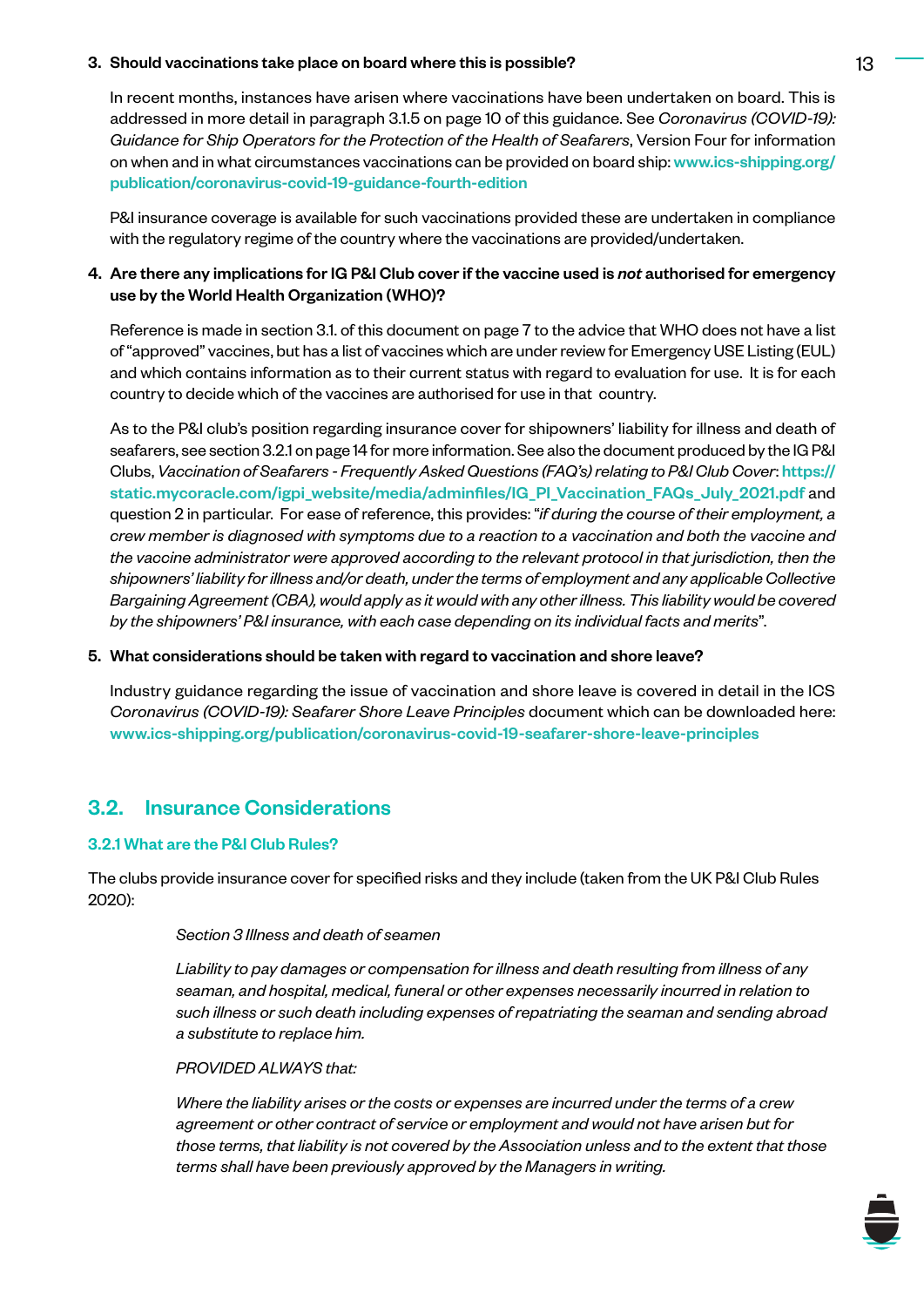When considering whether to cover a claim relating to vaccination against COVID-19, (such as a resulting 14 illness) the owner's P&I Club would consider whether the liability and the cost relating to it was incurred in direct connection with the operation of the entered vessel. This would depend on factors such as when the vaccine was taken and whether this was during the crew member's contract of employment.

A shipowner's liability would have to arise either under the terms of the seafarer's employment contract (as above) or as a result of applicable legislation, in which case the illness would be covered and treated as any other illness on board.

#### 3.2.2. What are the insurance cover provisions for other liabilities in a case where many of the crew were ill as a result of vaccination? Would there be cover for delay/damage to cargo as well?

The liability for continued medical treatment and related costs would be based on the contractual terms of employment and be treated as any other illness on board.

Loss of time, freight or revenue are generally excluded under IG P&I Club Rules. As far as cargo damages are concerned that has to be determined based on the facts of the particular case as well as the terms of carriage and the applicable charter party. Each case would have to be assessed on its individual merits. The cost of providing the vaccination itself, including any time spent in port to facilitate vaccination of a particular crew would be an operational expense and would not be covered.

INTERTANKO has published guidance on chartering issues relating to COVID-19: www.intertanko.com/info-centre/intertanko-guidance/guidancenotearticle/ [guidance-on-chartering-issues-relating-to-covid-19](https://www.intertanko.com/info-centre/intertanko-guidance/guidancenotearticle/guidance-on-chartering-issues-relating-to-covid-19)

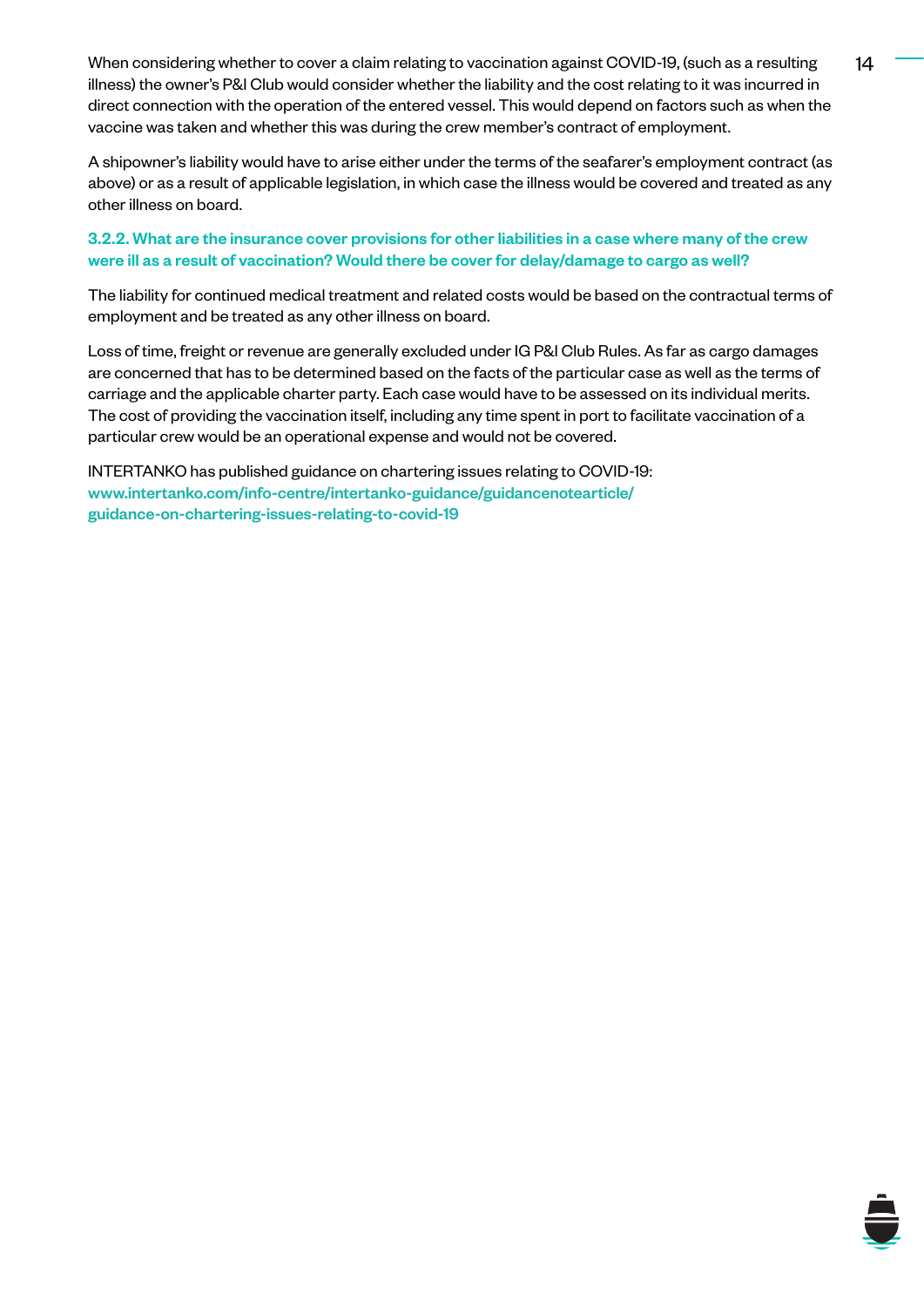## <span id="page-14-0"></span>4 Other Considerations for Discussion

#### 4.1 Protection Against Transmission

While it has been proven that the available, approved COVID-19 vaccines provide strong protection against developing symptoms, as yet there is no data on whether any of the vaccines prevent active infection or onward transmission of the virus or on how long immunity lasts once vaccinated. In addition, no vaccine is 100 percent effective. For this reason, States are unlikely to move quickly towards removal of other precautions they have put in place such as quarantine and testing. Although mass vaccination will of course be crucial for protecting the health of seafarers, it may therefore be of limited immediate use in alleviating the crew change crisis. This in turn may affect whether it is considered 'reasonable' to make vaccination a condition of employment.

#### 4.2 Availability Of Vaccines

Although in the longer-term supply is not expected to be an issue given the number of vaccines in development, at present stocks of COVID-19 vaccinations are limited and are not available for private sale. Each State has its own priority list for rolling out the vaccine. For seafarers already on a tour of duty, there is no guarantee that a State other than their State of nationality/ residence will consider them for vaccination at all or for priority vaccination. There have been reports that the AstraZeneca vaccine could be available for private purchase in India. While general availability remains restricted any secondary private market could carry increased risks of a particular vaccine batch having been illegally acquired or fake/unsafe. This would make due diligence in vaccine sourcing even more important. It may also make requiring vaccination for seafarers more likely to be deemed discriminatory.

UK P&I Club has provided an FAQ on what kinds of costs it is covering in relation to COVID-19 expenses which may be of general interest: [www.ukpandi.com/news-and-resources/coronavirus](https://www.ukpandi.com/news-and-resources/coronavirus/)